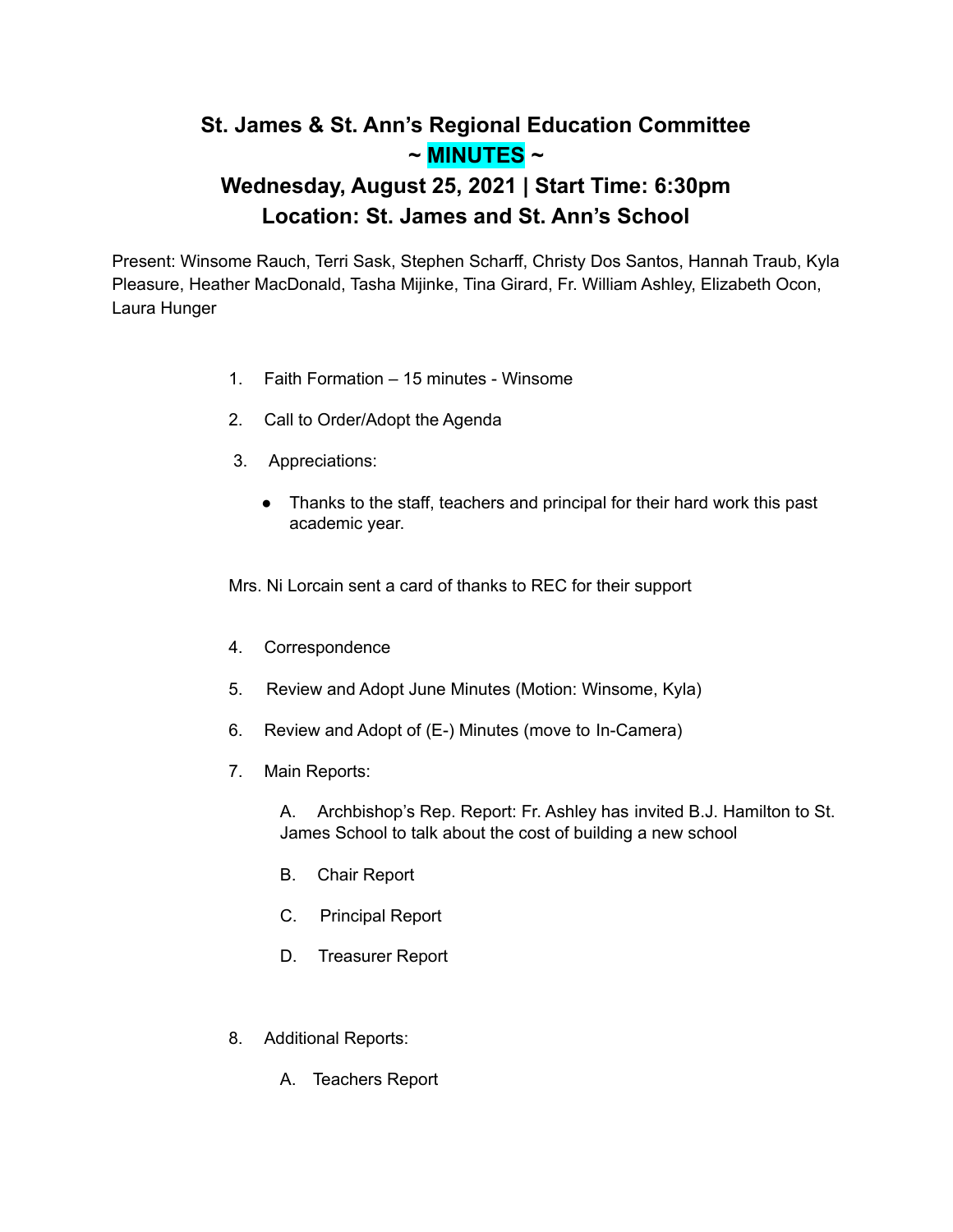- B. Maintenance Report
	- New roof is almost done! Should be done in the next week.
	- Shipping container was repaired and is now in good shape.
- C. Fundraising Report
	- We will need to adapt our fundraising strategy given the new COVID-19 restrictions
- D. Parent Participation Report
	- We will need to adapt our Parent Participation strategy given the new COVID-19 restrictions
- E. Community Relations Report
- 9. Old Business:
	- A. Maintenance update

Two classrooms painted. The front entrance area may need to be painted.

- B. Technology update
	- Chromebooks have arrived and Pablo will set them up so they're ready for the new school year.
	- More computers coming for teachers and staff towards the end of September.
- 10. New Business:

REC Elections – To occur the last Sunday in September: We need a volunteer(s) to spearhead the process.

- A. Meet the Teacher Night 2021
	- Will be postponed Meet the Teacher Night until Thursday, September 16<sup>th</sup>. We may want to plan a welcome back barbecue to begin the new school year.
- B. Parent Survey results
	- Procedures for drop off and pick up are taking up a lot of resources.
	- The procedures will be changed to improve the drop off/ pick up process.
	- (e.g., organize kids according to family name for pick-up)